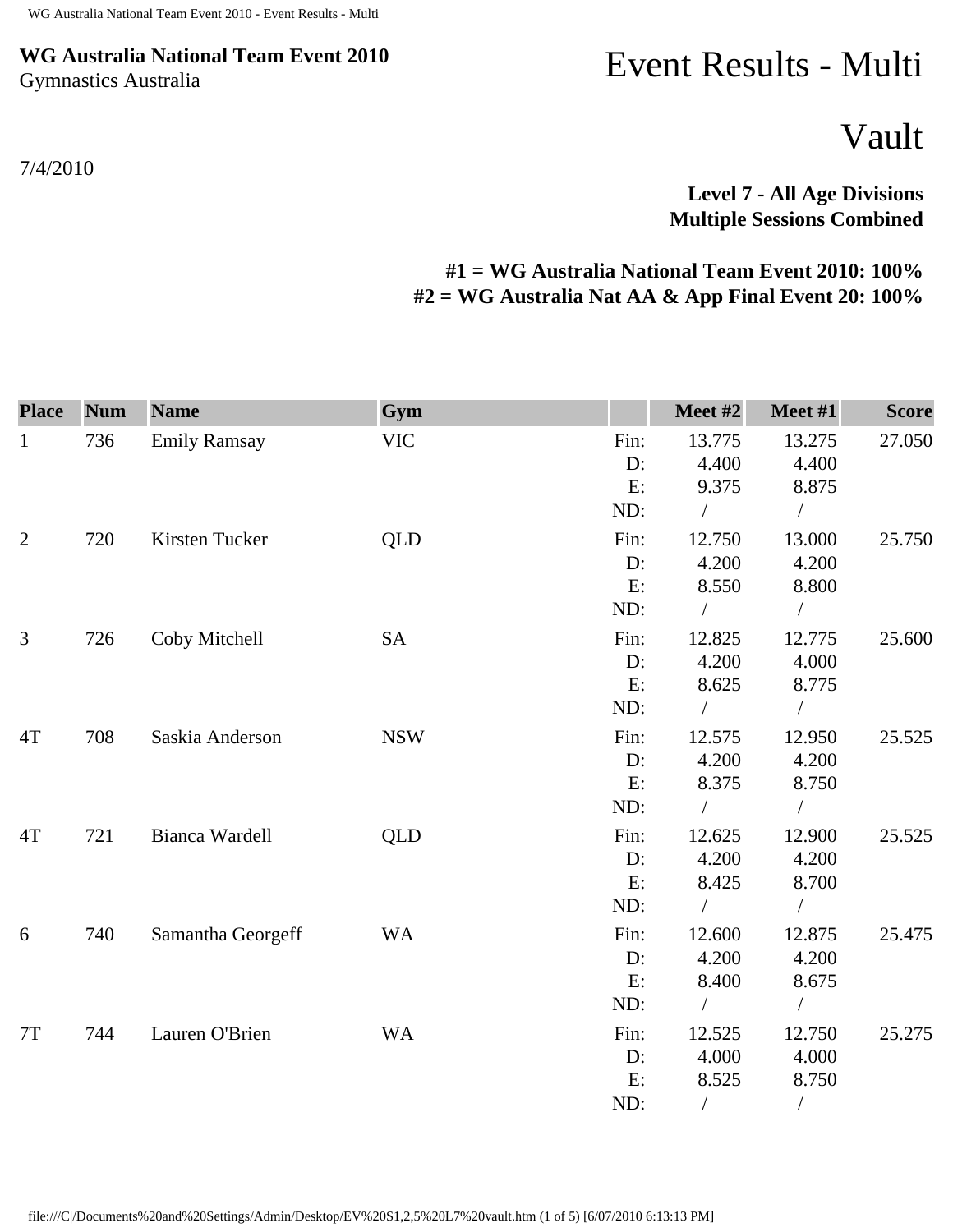| 7T  | 734 | <b>Christie Donaghey</b> | <b>VIC</b> | Fin:<br>D:<br>E:<br>ND:    | 11.975<br>4.200<br>7.775<br>$\sqrt{2}$ | 13.300<br>4.200<br>9.100<br>$\sqrt{2}$               | 25.275 |
|-----|-----|--------------------------|------------|----------------------------|----------------------------------------|------------------------------------------------------|--------|
| 9   | 711 | <b>Serena Pesterey</b>   | <b>NSW</b> | Fin:<br>$D$ :<br>E:<br>ND: | 12.250<br>4.200<br>8.050               | 12.925<br>4.200<br>8.725<br>$\overline{1}$           | 25.175 |
| 10  | 704 | Gemma Fallon             | <b>ACT</b> | Fin:<br>D:<br>E:<br>ND:    | 12.400<br>4.200<br>8.200<br>$\sqrt{2}$ | 12.450<br>4.200<br>8.250<br>$\bigg)$                 | 24.850 |
| 11T | 741 | Jessica Greene           | <b>WA</b>  | Fin:<br>$D$ :<br>E:<br>ND: | 12.400<br>4.200<br>8.200<br>$\sqrt{2}$ | 12.425<br>4.200<br>8.225                             | 24.825 |
| 11T | 731 | Georgina Osborn          | <b>TAS</b> | Fin:<br>D:<br>E:<br>ND:    | 12.350<br>4.000<br>8.350<br>$\bigg)$   | 12.475<br>4.000<br>8.475<br>$\overline{\phantom{a}}$ | 24.825 |
| 11T | 733 | Morgan Baum              | <b>VIC</b> | Fin:<br>D:<br>E:<br>ND:    | 12.475<br>4.000<br>8.475<br>$\bigg)$   | 12.350<br>4.000<br>8.350<br>$\sqrt{2}$               | 24.825 |
| 14  | 727 | Alexa Mondello           | <b>SA</b>  | Fin:<br>D:<br>E:<br>ND:    | 12.425<br>4.000<br>8.425               | 12.225<br>4.000<br>8.225<br>/                        | 24.650 |
| 15  | 712 | Jessica Stanton          | <b>NSW</b> | Fin:<br>D:<br>E:<br>ND:    | 12.325<br>4.200<br>8.125<br>$\sqrt{2}$ | 12.300<br>4.200<br>8.100<br>$\sqrt{2}$               | 24.625 |
| 16  | 735 | Indya Kirby              | <b>VIC</b> | Fin:<br>$D$ :<br>E:<br>ND: | 12.050<br>4.000<br>8.050               | 12.275<br>4.000<br>8.275                             | 24.325 |
| 17T | 719 | Leah Nelson              | <b>QLD</b> | Fin:<br>D:<br>E:<br>ND:    | 12.125<br>3.200<br>8.925<br>$\sqrt{2}$ | 12.175<br>3.200<br>8.975<br>$\sqrt{2}$               | 24.300 |
| 17T | 724 | Reanna Eglinton          | <b>SA</b>  | Fin:<br>D:<br>E:<br>ND:    | 12.475<br>4.000<br>8.475<br>$\sqrt{2}$ | 11.825<br>4.000<br>7.825<br>$\sqrt{2}$               | 24.300 |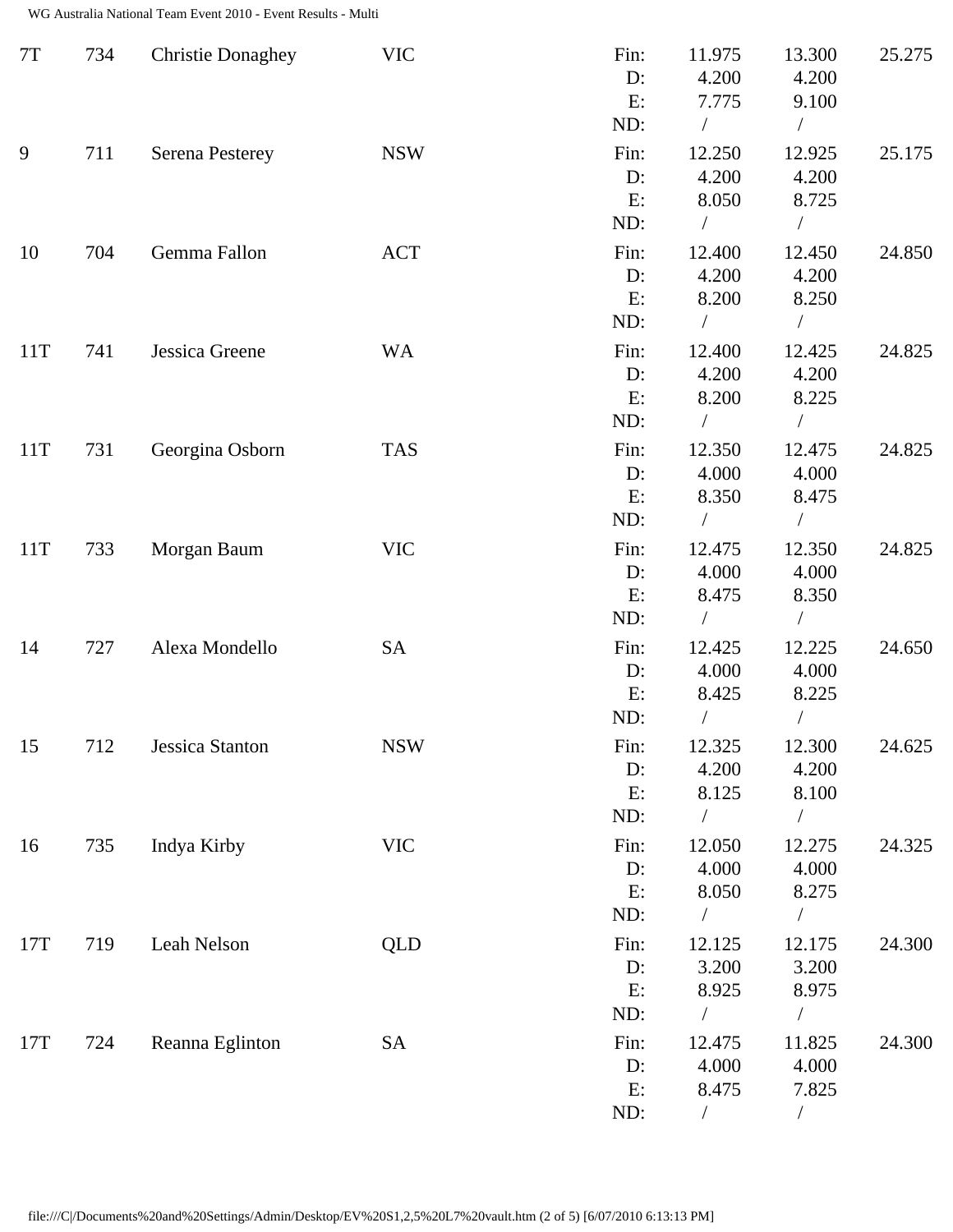| 19T | 716 | Olivia Dykes         | <b>QLD</b> | Fin:<br>D:<br>E:<br>ND:         | 12.125<br>3.200<br>8.925<br>$\sqrt{2}$ | 12.050<br>3.200<br>8.850<br>$\sqrt{2}$      | 24.175 |
|-----|-----|----------------------|------------|---------------------------------|----------------------------------------|---------------------------------------------|--------|
| 19T | 717 | Ella Kenafake        | <b>QLD</b> | Fin:<br>D:<br>E:<br>ND:         | 12.200<br>3.200<br>9.000<br>$\sqrt{2}$ | 11.975<br>3.200<br>8.775<br>$\sqrt{2}$      | 24.175 |
| 21T | 742 | Jade Hansen          | <b>WA</b>  | Fin:<br>D:<br>E:<br>ND: -0.300/ | 11.625<br>4.200<br>7.725               | 12.525<br>4.200<br>8.325<br>$\sqrt{2}$      | 24.150 |
| 21T | 743 | Chloe Hillier        | <b>WA</b>  | Fin:<br>$D$ :<br>E:<br>ND:      | 11.825<br>4.200<br>7.625<br>$\sqrt{2}$ | 12.325<br>4.200<br>8.125<br>$\sqrt{2}$      | 24.150 |
| 23  | 709 | Jade Barbar          | <b>NSW</b> | Fin:<br>D:<br>E:<br>ND:         | 11.525<br>4.200<br>7.325<br>$\sqrt{2}$ | 12.425<br>4.200<br>8.225<br>$\sqrt{2}$      | 23.950 |
| 24  | 739 | Alisha Bates         | <b>WA</b>  | Fin:<br>D:<br>E:<br>ND: -0.100/ | 11.500<br>4.000<br>7.600               | 12.350<br>4.000<br>8.350<br>$\sqrt{2}$      | 23.850 |
| 25  | 718 | Larissa Lum          | <b>QLD</b> | Fin:<br>D:<br>E:<br>ND:         | 11.775<br>3.200<br>8.575               | 12.025<br>3.200<br>8.825<br>/               | 23.800 |
| 26  | 713 | Piper Weeding        | <b>NSW</b> | Fin:<br>D:<br>E:<br>ND:         | 12.275<br>4.200<br>8.075<br>$\sqrt{2}$ | 11.325<br>4.200<br>7.125<br>$\sqrt{2}$      | 23.600 |
| 27  | 710 | <b>Katelyn Mills</b> | <b>NSW</b> | Fin:<br>$D$ :<br>E:<br>ND:      | 12.050<br>4.000<br>8.050               | 11.075<br>4.000<br>7.075                    | 23.125 |
| 28  | 738 | Victoria Vatsilas    | <b>VIC</b> | Fin:<br>$D$ :<br>E:<br>ND:      | 11.350<br>2.400<br>8.950               | 11.550<br>2.400<br>9.150                    | 22.900 |
| 29  | 706 | Claudia Frankham     | <b>ACT</b> | Fin:<br>D:<br>E:<br>ND:         | 11.325<br>3.200<br>8.125               | Т<br>11.500<br>3.200<br>8.300<br>$\sqrt{2}$ | 22.825 |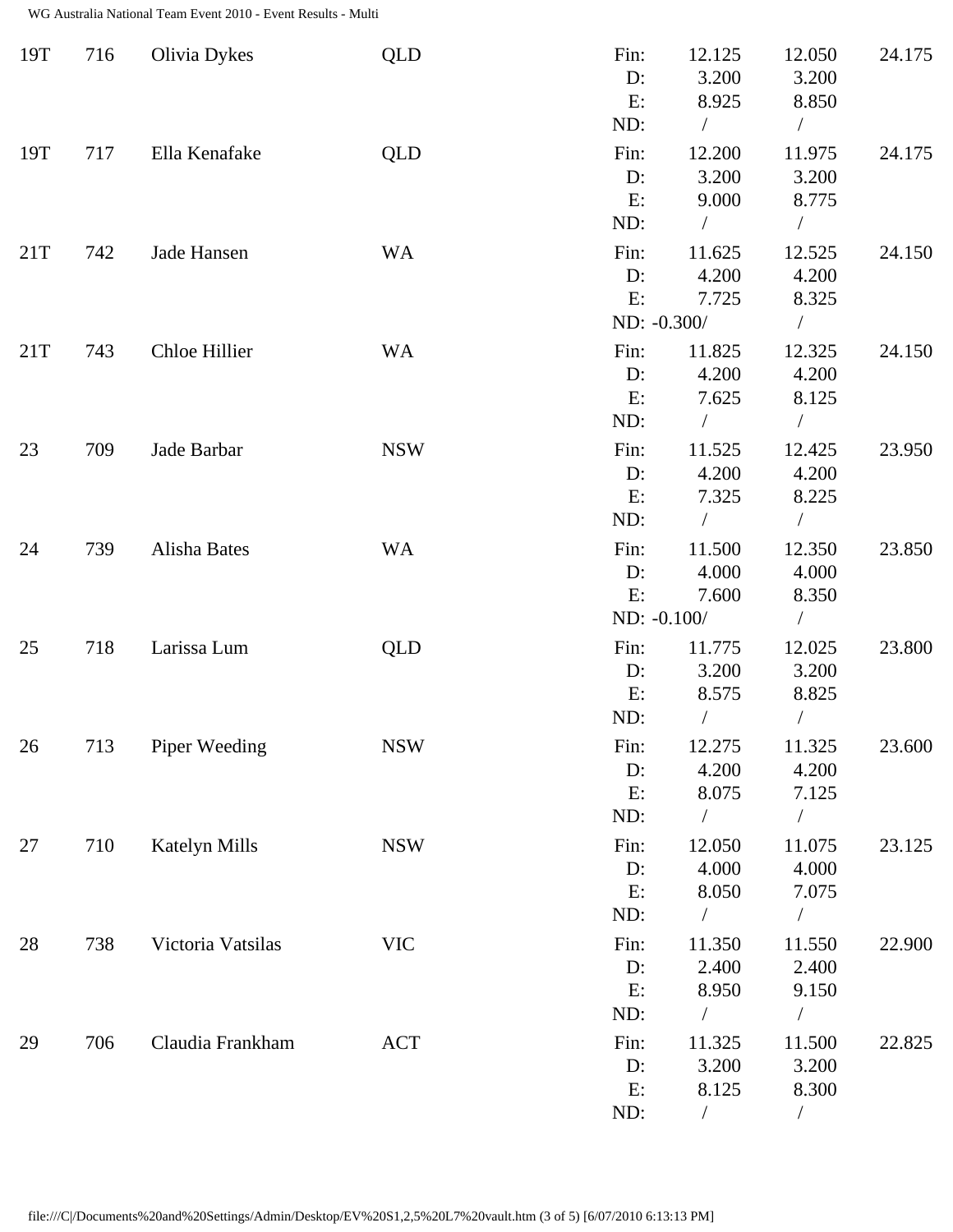| 30  | 722 | Amanda Agostinelli  | <b>SA</b>        | Fin:<br>D:<br>E: | 11.350<br>3.000<br>8.350 | 11.325<br>3.000<br>8.325 | 22.675 |
|-----|-----|---------------------|------------------|------------------|--------------------------|--------------------------|--------|
|     |     |                     |                  | ND:              | $\bigg)$                 | $\sqrt{2}$               |        |
| 31  | 707 | Teaghan Hogg        | $\mathbf{ACT}\,$ | Fin:             | 11.025                   | 11.475                   | 22.500 |
|     |     |                     |                  | D:               | 2.400                    | 2.400                    |        |
|     |     |                     |                  | E:               | 8.625                    | 9.075                    |        |
|     |     |                     |                  | ND:              | $\sqrt{2}$               | $\overline{1}$           |        |
| 32  | 730 | Rosa Miller         | <b>TAS</b>       | Fin:             | 10.850                   | 11.050                   | 21.900 |
|     |     |                     |                  | D:               | 2.400                    | 2.400                    |        |
|     |     |                     |                  | E:               | 8.450                    | 8.650                    |        |
|     |     |                     |                  | ND:              | $\sqrt{2}$               | $\sqrt{2}$               |        |
| 33  | 723 | Lauren Andris       | SA               | Fin:             | 0.000                    | 12.325                   | 12.325 |
|     |     |                     |                  | D:               | 0.000                    | 4.000                    |        |
|     |     |                     |                  | E:               | 0.000                    | 8.325                    |        |
|     |     |                     |                  | ND:              | $\sqrt{2}$               | Т                        |        |
| 34  | 702 | Mia Beecher         | <b>ACT</b>       | Fin:             | 0.000                    | 12.125                   | 12.125 |
|     |     |                     |                  | D:               | 0.000                    | 3.200                    |        |
|     |     |                     |                  | E:               | 0.000                    | 8.925                    |        |
|     |     |                     |                  | ND:              | $\sqrt{2}$               | $\sqrt{2}$               |        |
| 35  | 732 | Jessica Tanner      | <b>TAS</b>       | Fin:             | 0.000                    | 11.750                   | 11.750 |
|     |     |                     |                  | D:               | 0.000                    | 4.000                    |        |
|     |     |                     |                  | E:               | 0.000                    | 7.750                    |        |
|     |     |                     |                  | ND:              | $\bigg)$                 | $\bigg)$                 |        |
| 36  | 705 | Kathryn Finlayson   | ACT              | Fin:             | 0.000                    | 11.650                   | 11.650 |
|     |     |                     |                  | D:               | 0.000                    | 3.200                    |        |
|     |     |                     |                  | E:               | 0.000                    | 8.450                    |        |
|     |     |                     |                  | ND:              | $\sqrt{2}$               |                          |        |
| 37  | 715 | <b>Karley Mcrae</b> | <b>NT</b>        | Fin:             | 0.000                    | 11.450                   | 11.450 |
|     |     |                     |                  | D:               | 0.000                    | 4.000                    |        |
|     |     |                     |                  | E:               | 0.000                    | 7.450                    |        |
|     |     |                     |                  | ND:              | $\sqrt{2}$               | $\sqrt{2}$               |        |
| 38T | 729 | Sarah Kaica         | <b>TAS</b>       | Fin:             | 0.000                    | 11.150                   | 11.150 |
|     |     |                     |                  | $D$ :            | 0.000                    | 2.400                    |        |
|     |     |                     |                  | E:               | 0.000                    | 8.750                    |        |
|     |     |                     |                  | ND:              | $\sqrt{2}$               | Т                        |        |
| 38T | 728 | Hannah Doody        | <b>TAS</b>       | Fin:             | 0.000                    | 11.150                   | 11.150 |
|     |     |                     |                  | D:               | 0.000                    | 2.400                    |        |
|     |     |                     |                  | E:               | 0.000                    | 8.750                    |        |
|     |     |                     |                  | ND:              | $\sqrt{2}$               | $\sqrt{2}$               |        |
| 40  | 703 | Joanna De Souza     | ACT              | Fin:             | 0.000                    | 10.900                   | 10.900 |
|     |     |                     |                  | D:               | 0.000                    | 2.400                    |        |
|     |     |                     |                  | E:               | 0.000                    | 8.500                    |        |
|     |     |                     |                  | ND:              | $\bigg)$                 | $\sqrt{2}$               |        |